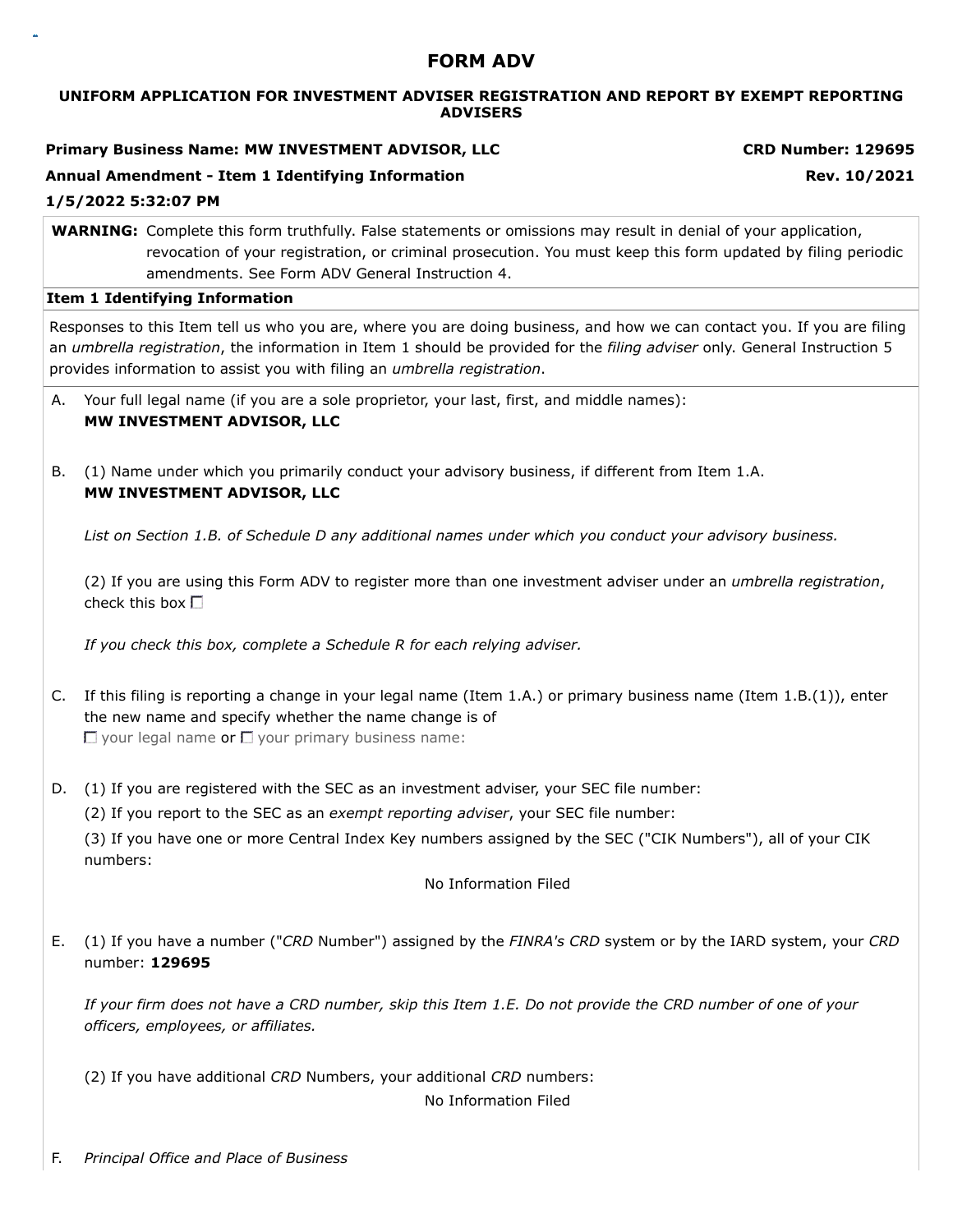| (1) Address (do not use a P.O. Box): |        |                      |                    |
|--------------------------------------|--------|----------------------|--------------------|
| Number and Street 1:                 |        | Number and Street 2: |                    |
| 205 EAST HARMON AVE, #1007           |        |                      |                    |
| City:                                | State: | Country:             | ZIP+4/Postal Code: |
| LAS VEGAS                            | Nevada | United States        | 89169-6465         |
|                                      |        |                      |                    |

If this address is a private residence, check this box:  $\nabla$ 

*List on Section 1.F. of Schedule D any office, other than your principal office and place of business, at which you conduct investment advisory business. If you are applying for registration, or are registered, with one or more state securities authorities, you must list all of your offices in the state or states to which you are applying for registration or with whom you are registered. If you are applying for SEC registration, if you are registered only with the SEC, or if you are reporting to the SEC as an exempt reporting adviser, list the largest twenty-five offices in terms of numbers of employees as of the end of your most recently completed fiscal year.*

(2) Days of week that you normally conduct business at your *principal office and place of business:* Monday - Friday Other:

Normal business hours at this location: 9:00 AM - 2:00 PM

- (3) Telephone number at this location: 503-515-4467
- (4) Facsimile number at this location, if any:
- (5) What is the total number of offices, other than your *principal office and place of business*, at which you conduct investment advisory business as of the end of your most recently completed fiscal year? 0
- G. Mailing address, if different from your *principal office and place of business* address:

| Number and Street 1: |        | Number and Street 2: |                    |  |
|----------------------|--------|----------------------|--------------------|--|
| City:                | State: | Country:             | ZIP+4/Postal Code: |  |

If this address is a private residence, check this box:  $\blacksquare$ 

H. If you are a sole proprietor, state your full residence address, if different from your *principal office and place of business* address in Item 1.F.:

| Number and Street 1:        |        | Number and Street 2: |                    |  |
|-----------------------------|--------|----------------------|--------------------|--|
| 205 EAST HARMON AVE., #1007 |        |                      |                    |  |
| City:                       | State: | Country:             | ZIP+4/Postal Code: |  |
| LAS VEGAS                   | Nevada | United States        | 89169-6465         |  |

#### **Yes No**

I. Do you have one or more websites or accounts on publicly available social media platforms (including, but  $\odot$  $\circ$ not limited to, Twitter, Facebook and LinkedIn)?

*If "yes," list all firm website addresses and the address for each of the firm's accounts on publicly available social media platforms on Section 1.I. of Schedule D. If a website address serves as a portal through which to access other information you have published on the web, you may list the portal without listing addresses for all of the other information. You may need to list more than one portal address. Do not provide the addresses of websites or accounts on publicly available social media platforms where you do not control the content. Do not provide the individual electronic mail (e-mail) addresses of employees or the addresses of employee accounts on publicly available social media platforms.*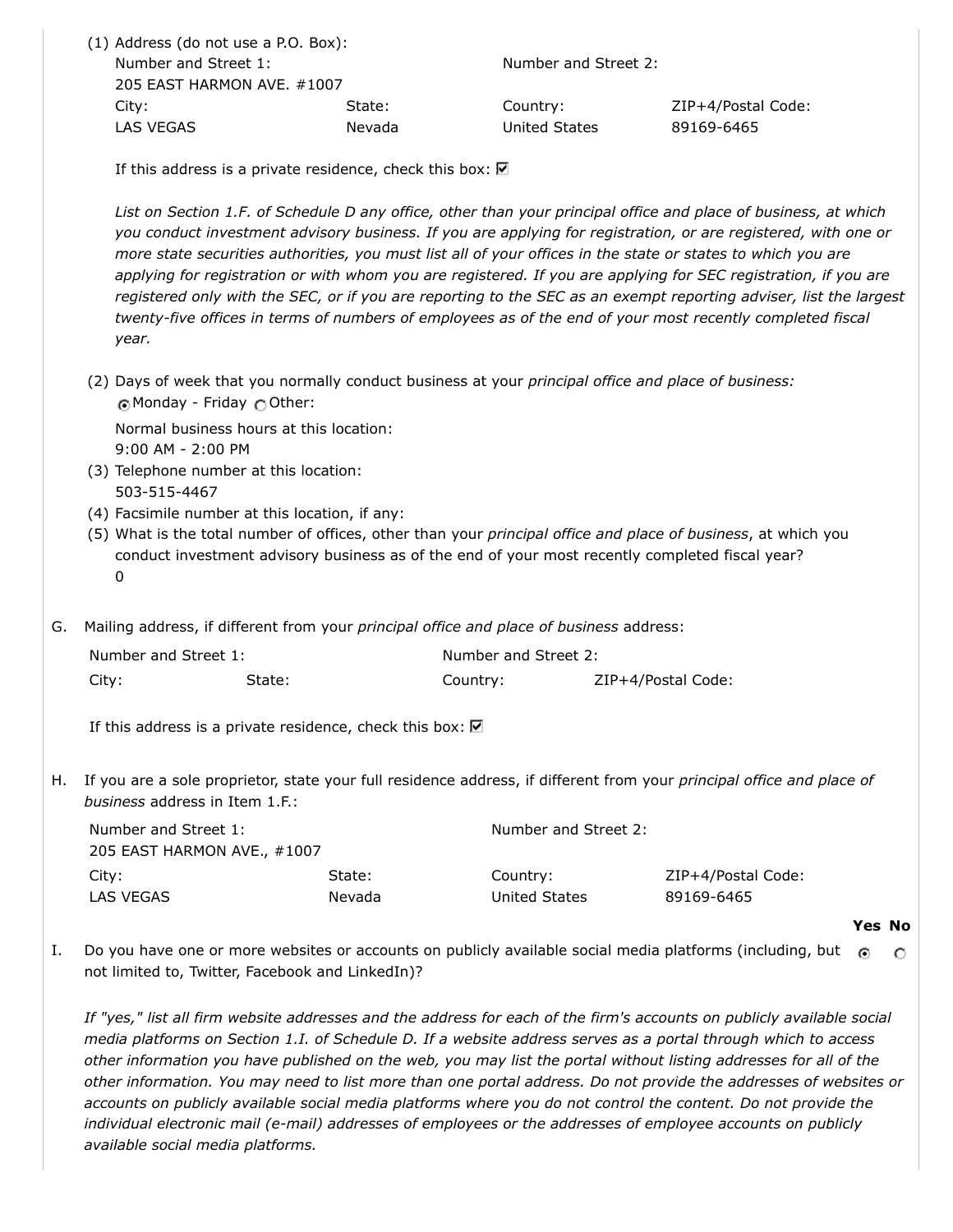## J. Chief Compliance Officer

(1) Provide the name and contact information of your Chief Compliance Officer. If you are an *exempt reporting adviser*, you must provide the contact information for your Chief Compliance Officer, if you have one. If not, you must complete Item 1.K. below.

| Name:<br>MARY WUILLOUD-AGUAS                       |                  | Other titles, if any:     |                             |
|----------------------------------------------------|------------------|---------------------------|-----------------------------|
| Telephone number:<br>5035154467                    |                  | Facsimile number, if any: |                             |
| Number and Street 1:<br>2807 DONATELLO MANOR PLACE |                  | Number and Street 2:      |                             |
| City:<br><b>HENDERSON</b>                          | State:<br>Nevada | Country:<br>United States | ZIP+4/Postal Code:<br>89044 |

Electronic mail (e-mail) address, if Chief Compliance Officer has one: MARY@MW-RIA.COM

(2) If your Chief Compliance Officer is compensated or employed by any *person* other than you, a *related person* or an investment company registered under the Investment Company Act of 1940 that you advise for providing chief compliance officer services to you, provide the *person's* name and IRS Employer Identification Number (if any): Name:

IRS Employer Identification Number:

K. Additional Regulatory Contact Person: If a person other than the Chief Compliance Officer is authorized to receive information and respond to questions about this Form ADV, you may provide that information here.

| Name:                                               |        | Titles:                   |                    |
|-----------------------------------------------------|--------|---------------------------|--------------------|
| MARY M. WUILLOUD-AGUAS                              |        | <b>INVESTMENT OFFICER</b> |                    |
| Telephone number:<br>503-515-4467                   |        | Facsimile number, if any: |                    |
| Number and Street 1:<br>205 EAST HARMON AVE., #1007 |        | Number and Street 2:      |                    |
| City:                                               | State: | Country:                  | ZIP+4/Postal Code: |
| LAS VEGAS                                           | Nevada | United States             | 89169-6465         |

Electronic mail (e-mail) address, if contact person has one: MARY@MWINVESTMENTADVISOR.COM

#### **Yes No**

 $\circ$ 

 $\odot$ 

 $\Omega$ 

**Yes No**

 $\circ$ 

L. Do you maintain some or all of the books and records you are required to keep under Section 204 of the Advisers Act, or similar state law, somewhere other than your *principal office and place of business*?

*If "yes," complete Section 1.L. of Schedule D.*

M. Are you registered with a *foreign financial regulatory authority*?

*Answer "no" if you are not registered with a foreign financial regulatory authority, even if you have an affiliate that is registered with a foreign financial regulatory authority. If "yes," complete Section 1.M. of Schedule D.*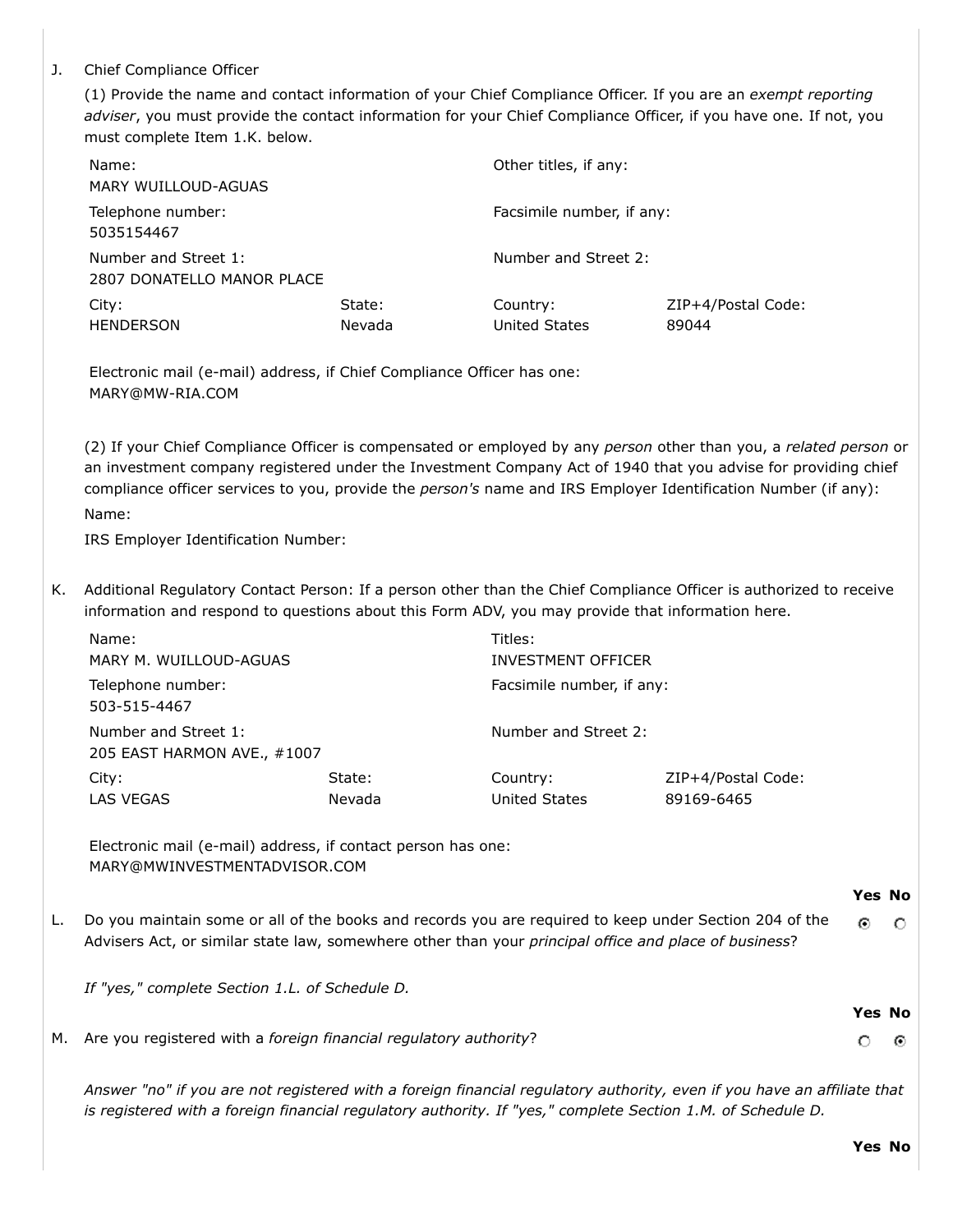N. Are you a public reporting company under Sections 12 or 15(d) of the Securities Exchange Act of 1934? o ⊙ **Yes No** O. Did you have \$1 billion or more in assets on the last day of your most recent fiscal year? െ ര If yes, what is the approximate amount of your assets:

- $\cap$  \$1 billion to less than \$10 billion
- $\bigcirc$  \$10 billion to less than \$50 billion
- \$50 billion or more

*For purposes of Item 1.O. only, "assets" refers to your total assets, rather than the assets you manage on behalf of clients. Determine your total assets using the total assets shown on the balance sheet for your most recent fiscal year end.*

P. Provide your *Legal Entity Identifier* if you have one:

A *legal entity identifier* is a unique number that companies use to identify each other in the financial marketplace. You may not have a *legal entity identifier*.

## **SECTION 1.B. Other Business Names**

No Information Filed

**SECTION 1.F. Other Offices**

No Information Filed

## **SECTION 1.I. Website Addresses**

List your website addresses, including addresses for accounts on publicly available social media platforms where you control the content (including, but not limited to, Twitter, Facebook and/or LinkedIn). You must complete a separate Schedule D Section 1.I. for each website or account on a publicly available social media platform.

Address of Website/Account on Publicly Available Social Media Platform: HTTP://WWW.MWINVESTMENTADVISOR.COM

## **SECTION 1.L. Location of Books and Records**

Complete the following information for each location at which you keep your books and records, other than your *principal office and place of business*. You must complete a separate Schedule D, Section 1.L. for each location.

Name of entity where books and records are kept: MARY M WUILLOUD-AGUAS